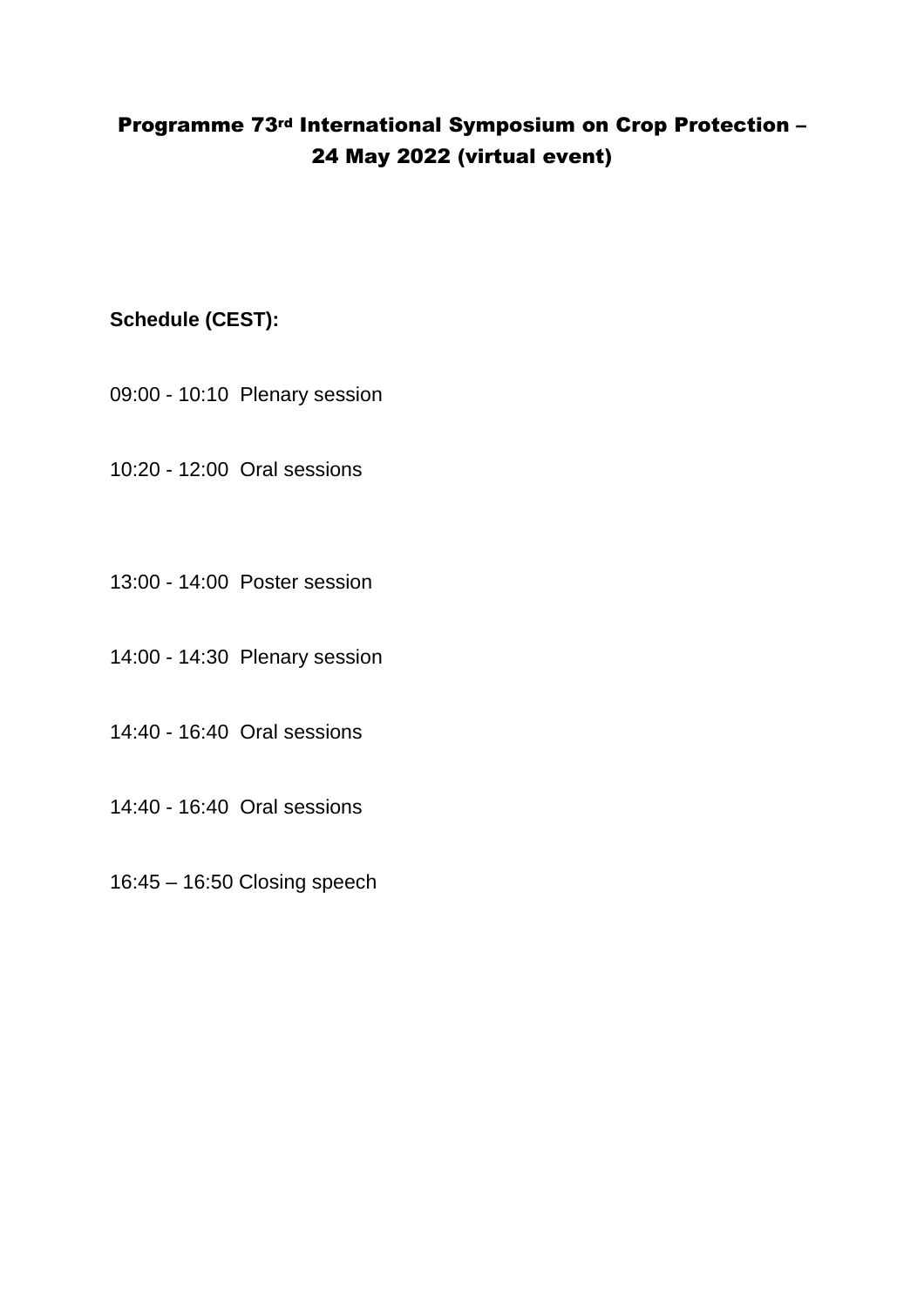# ORAL SESSIONS

# **Plenary session**

### *Morning session*

09:00 Introduction by the chair

## 09:10 **RNAi strategies for inducing pest and disease resistance in fruit crops**

- Bruno Mezzetti (Università Politecnica delle Marche, Italy)

#### 09:40 **Biodiversity and agriculture: a hand in hand story**

- Elisa Viñuela (Universidad Politécnica de Madrid, Spain)

### *Afternoon session*

#### 14:00 **Working towards eutopia – competitive, sustainable agriculture and biodiverse landscapes**

- John Holland (The Game and Wildlife Conservation Trust, UK)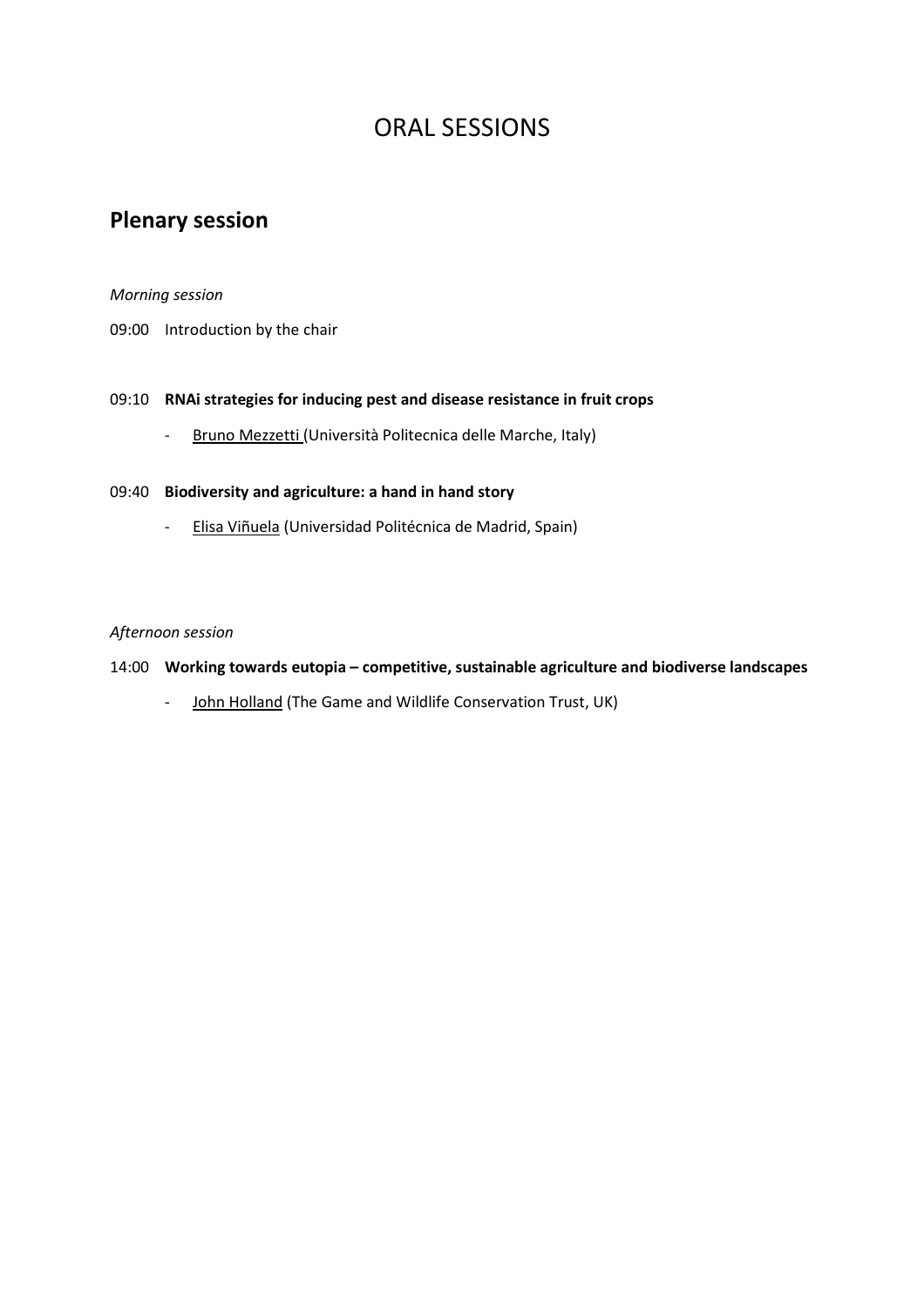## **Session Agricultural Entomology and Acarology**

- 10:20 **Low-impact strategy to control** *Toumeyella parvicornis* **Cockerell infestation on** *Pinus pinea* **L.**
	- N. Di Sora, L. Rossini, M. Contarini, E. Chiarot and S. Speranza (Università degli Studi della Tuscia, Italy)
- 10:40 **Implementation of evidence based integrated pest management minimized reliance to conventional chemical insecticides in greenhouse tomato crops**
	- Emmanouil Roditakis, Styliani Malliaraki, Maria Chalkiadaki, Aris Ilias, Emmanouil Markakis, Anastasia Tsagkarakou (Hellenic Mediterranean University; Hellenic Mediterranean University Research Centre, Greece)
- 11:00 **Effects of biological pesticides on beneficial arthropods: predators and pollinators** 
	- Angeliki Paspati, Evangelia Karakosta, Katerina Koukaki, Emmanouil Roditakis and Anastasia Tsagkarakou (Hellenic Agricultural Organization - ELGO- DIMITRA Institute of Olive Tree, Subtropical Crops and Viticulture, Greece)
- 11:20 **Reviewing options for smallholder farmers in the war against fall-armyworm in Africa**  - Allen T., Keiser A., Norgrove L. (Bern University of Applied Sciences (BFH), Switzerland)
- 11:40 **QTL mapping suggests that both cytochrome P450-mediated detoxification and target-site resistance are involved in fenbutatin oxide resistance in** *Tetranychus urticae*
	- Berdien De Beer, Ernesto Villacis-Perez, Mousaalreza Khalighi, Corinna Saalwaechter, Marilou Vandenhole, Wim Jonckheere, Ibrahim Ismaeil, Sven Geibel, Thomas Van Leeuwen, Wannes Dermauw (Ghent University, Belgium)
- 14:40 **Development of biological alternatives to insecticides to control** *Drosophila suzukii* **with semiochemicals and entomopathogenic fungi**
	- C. Galland, I. Lalaymia, S. Declerck, F. Verheggen (Université de Liège, Belgium)
- 15:00 **Identifying odorant lures to develop an attract & kill strategy to manage wireworm larvae**  - A. Chacon Hurtado, L. Durant, A. Boullis & F.J. Verheggen (Université de Liège, Belgium)
- 15:20 **Use of Geographical Information Systems and Remote Sensing to Predict** *Halyomorpha halys* **populations in Kiwi Orchards**
	- Vasileios Liakos, Nikolaz Gogolashvili, Panagiotis Markoutis, Andreas Protopapadakis, Ioannis Faraslis, Ioannis E. Navrozidis and Stefanos S. Andreadis (University of Thessaly, Greece)
- 15:40 **Seed inoculation of tomato with endophytic entomopathogenic fungi alters the olfactory behavior, feeding damage and survival of** *Nesidiocoris tenuis*
	- C. Meesters, H. Jacquemyn and B. Lievens (KU Leuven, Belgium)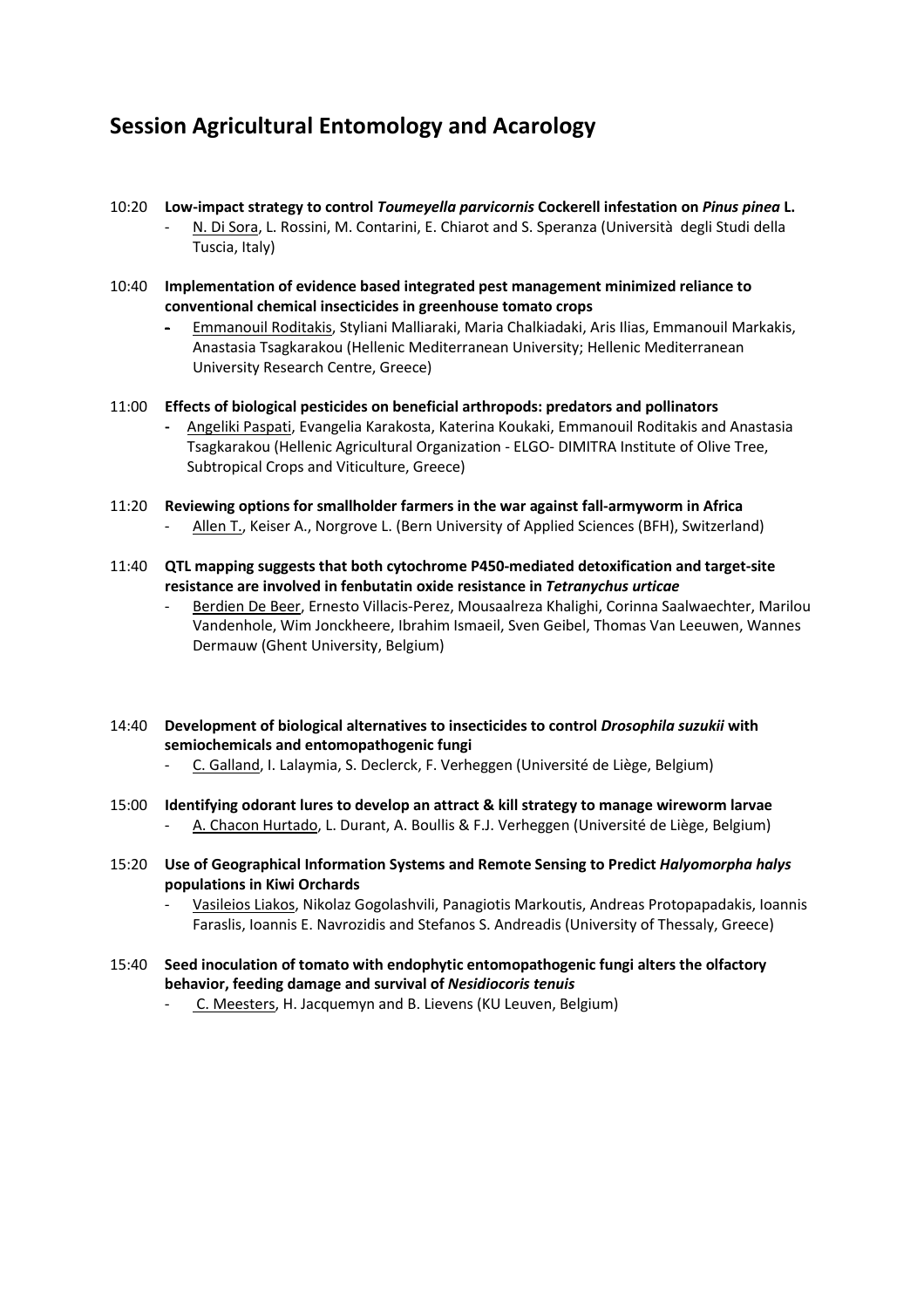## **Session Nematology**

- 10:20 **Impact of cover crops on the population density of root knot nematode** *Meloidogyne chitwoodi*
	- Taning L.M., Tafes E.K., Fleerakkers, S., Formesyn, E., Lippens L. and Wesemael, W.M.L. (Flanders research institute for agriculture, fisheries and food (ILVO); Ghent University, Belgium)

#### 10:40 **Is potato development influenced by nematicidal phytochemicals?**

Pedro Barbosa, Rui Machado, Renato Coelho, Cláudia Vicente, A. Cristina Figueiredo, Manuel Mota (Évora University, Portugal)

## 11:00 **Root-knot nematode** *Meloidogyne inornata* **- a new pest reported for potato?**

- Barbara Gerič Stare, Nik Susič, Saša Širca (Agricultural Institute of Slovenia, Slovenia)

#### 11:20 Potential use of endophyte bacteria as a biocontrol agent against root-knot *nematode M. incognita* **in tomato**

- Richard. R. Singh, Wim Wesemael (Ghent University, Belgium)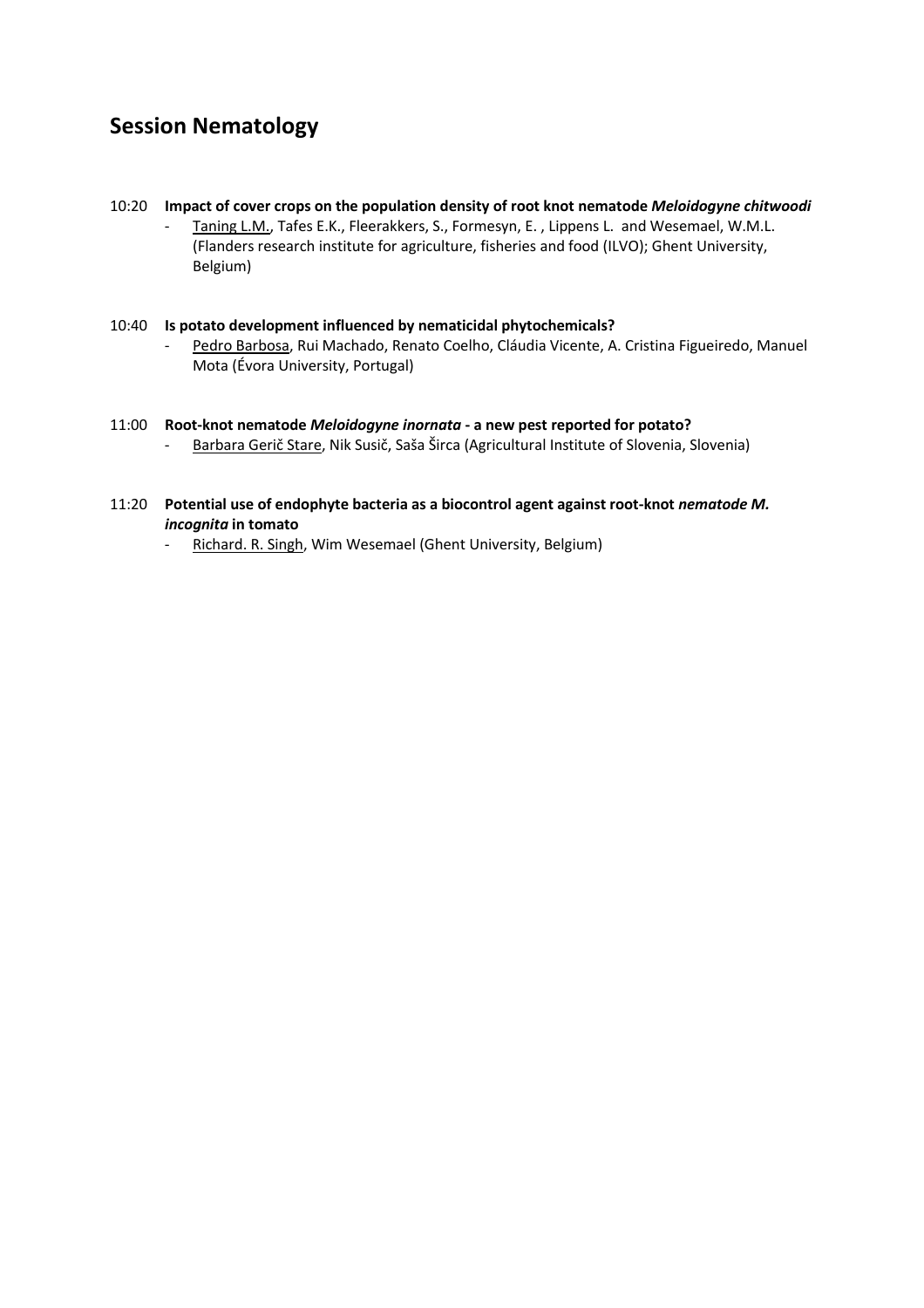## **Session: Phytopathology: characterisation and plant-pathogen interactions**

- 10:20 **Genetic variability in barley and wheat in relation to their responses to beneficial endophytes** - Thielmann J, Khanh TH , Micknass U, Imani J, Kogel KH (Justus Liebig University Giessen, Germany)
- 10:40 *Magnaporthe oryzae* **virulence is mediated by Macrophage migration Inhibitor Factor (MIF), a cytokine found in all kingdoms of aerobic life**
	- Galli M, Jacob S, Zheng Y, Imani J, Coustau C, Keller H, Thines E, Kogel KH (Justus Liebig University Giessen, Germany)
- 11:00 **Verticillium wilt in pepper: water relations and xylem sap metabolites**  Marcou S., De Boeck K., De Paepe R., Moyse J., Quéro A., Steppe K., Höfte M. (Ghent University, Belgium)
- 11:20 *Fusarium oxysporum f.sp cubense* **persists as a major threat to banana production in Eastern Kenya**
	- Samuel Musime Malaka, David Mwongera Thuranira, Maina Mwangi, Shem Bonuke Nchore, Hudson Lubabali, Charity Gathambiri (Kenyatta University, Kenya)
- 14:40 **Development of an effective inoculation technique for resistant screening to wheat blast** Muhammed Ali Hossain, Tamanna Tabassum, Biprojit Roy, Farzana Haque Tumpa (Ghent University, Belgium)
- 15:00 **Specific and sensitive qPCR assays for** *Fusarium oxysporum f. sp. lactucae* **races 1 and 4 and their application in soil, water and surface samples** 
	- H. Mestdagh, K. Van Poucke, T. Dockx, I. Vandevelde, S. Venneman, J. Neukermans, S. Buysens, E. Dendauw, A. Decombel, P. Bleyaert, M. Höfte, K. Heungens (Ghent University, Belgium)
- 15:20 **Specific and sensitive monitoring of** *Trichoderma asperellum* **T34 in substrates via qPCR**  - Kris Van Poucke, Soraya C. França, Eva Casanova, Maria Isabel Trillas Gay, Kurt Heungens (Flanders Research Institute for Agriculture, Fisheries and Food (ILVO))
- 15:40 **Sensitive and reliable detection of nepoviruses in** *Xiphinema* **nematode vectors**  - Ellen Everaert, Nicole Viane, Kris De Jonghe (Flanders Research Institute for Agriculture,
	- Fisheries and Food (ILVO), Belgium)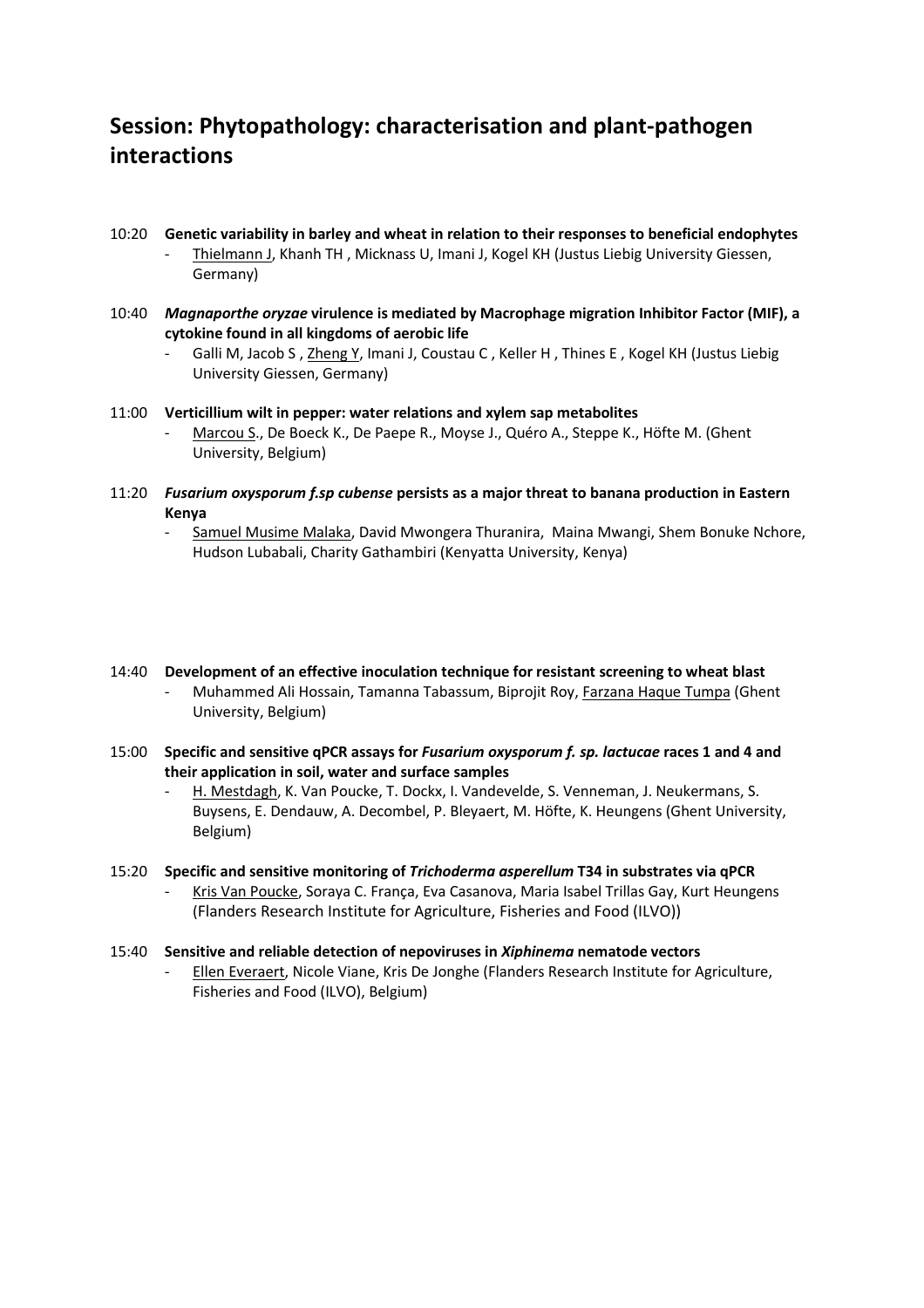## **Session Phytopathology: disease management**

#### 14:40 **Useful bacteria and insects join forces to combat plant pathogens**

- Jari Temmermans, Marie Legein, Sarah Lebeer, Guy Smagghe (Antwerp University; Ghent University, Belgium)
- 15:00 **IPM strategies to reduce interseasonal transmission of** *Leptosphaeria* **spp. inoculum** J. A. Fortune, A. Qi, F. Ritchie, C. S. Karandeni Dewage, B. D. L. Fitt & Y. Huang (RSK ADAS Ltd)
- 15:20 **Disease suppressiveness of sustainable substrates is linked to the rhizosphere microbiome** Pot, S., De Tender, C., Ommeslag, S., Delcour, I., Ceusters, J., Vandecasteele, B., Debode, J., Vancampenhout, K. (KU Leuven, Belgium)

15:40 **In vivo screening of new biocontrol agents from an aquaponic origin to control** *Pythium aphanidermatum* **root rot disease on soilless lettuce**

- Stouvenakers Gilles, Massart Sébastien, Jijakli M. Haissam (University of Liège, Belgium)
- 16:00 **Characterization of a new** *Bacillus nakamurai* **soil isolate with strong antimicrobial and biocontrol potential** 
	- Nimbeshaho F., Arias A.A., Nihorimbere G., Anckaert A., Steels S., Niang M.P., Legrève A., Nihorimbere V. and Ongena M.(University of Liège, Belgium)
- 16:20 **Management of grape downy mildew in Italy replacing "candidates for substitution" with other active substances**
	- Massimo Pugliese (University of Torino, Italy)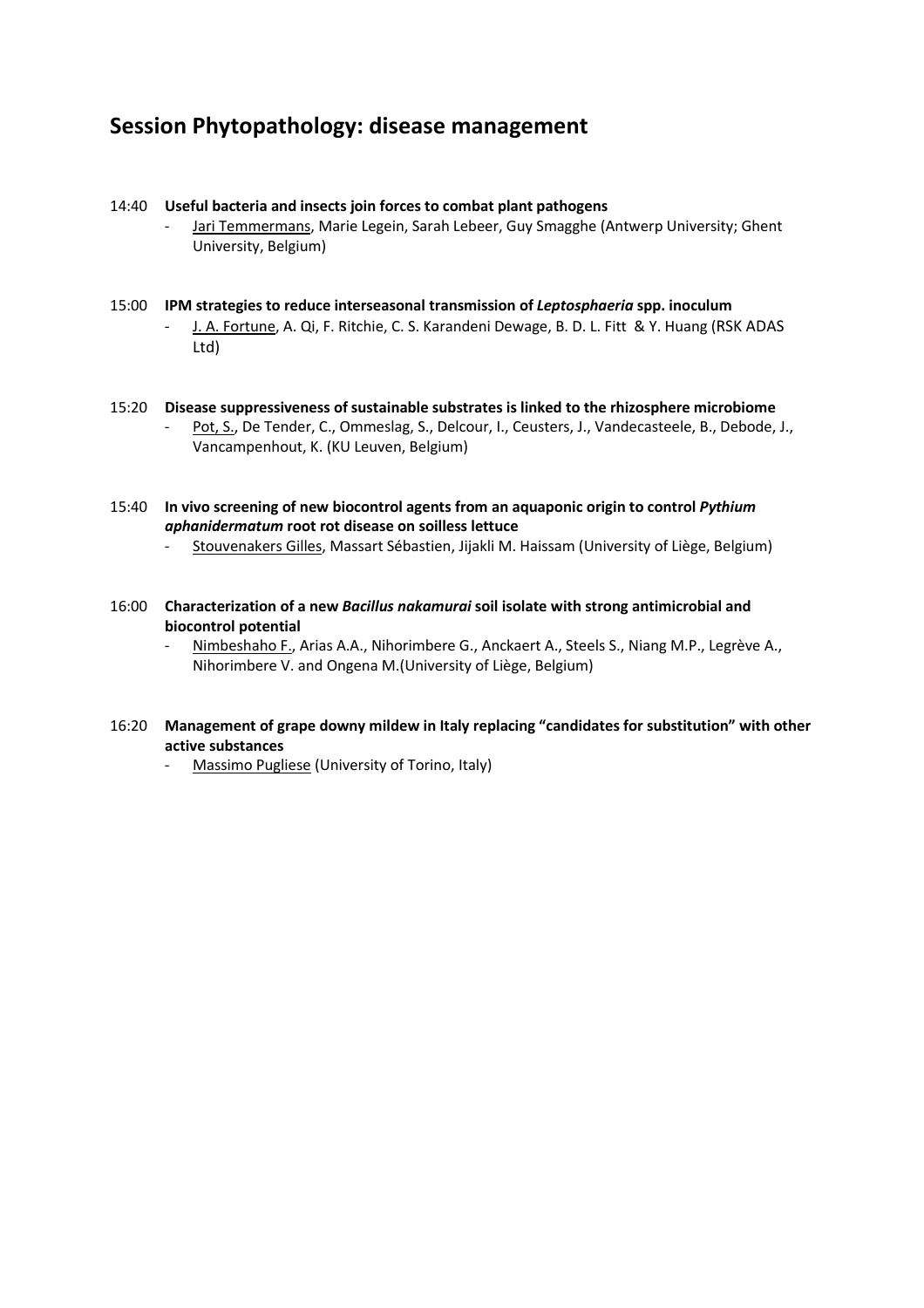# **Session Formulation and Application Technology; Pesticide Residues: Toxicology and Ecotoxicology**

#### 14:40 **Teratogenicity study of spirotetramat and tebuconazole on chicken embryos** - N. Saidon, G. Askarova, I. M. Somlyay, L. Major, P. Budai, J. Lehel, R. Szabo (Hungarian University of Agriculture and Life Sciences, Hungary)

15:00 **SMARTPROTECT: Horizon 2020 Thematic Network for innovative vegetable crop protection** Pollet S., De Mey J., Ervinck L (Inagro vzw, Belgium)

#### 15:20 **IPMWORKS project demonstrates that IPM indeed works**

Jolien Claerbout, Jonathan De Mey, Simon Lox, Hilde Wustenberghs, Laure Triste, Sabien Pollet (Inagro vzw, Belgium)

#### 15:40 **The INNOSETA platform: A webtool to collect and disseminate spray innovations**

- Godaert Reinout, Mozzannini Eric, Gioelli Fabrizio, Gil Emilio, Tsiropoulos Zisis, Nuyttens David (Flanders Research Institute for Agriculture, Fisheries and Food (EV ILVO))

#### 16:00 **Spanish project finds spraying drones support sustainable farming**

- Sánchez-Fernández, L; Martínez-Guanter, J.; García, E.; Asin, L.; Pérez-Ruiz, M. (University of Seville, Spain)

#### 16:20 **Incorporation of Rhizobium leguminosarum and Pseudomonas spp. in seed encrustings for nitrogen fixation and biological control in** *Phaseolus vulgaris* **L.**

- Jasmine De Rop, Laurence Vandenbulcke, Monica Höfte, Pieter Spanoghe (Ghent University, Belgium)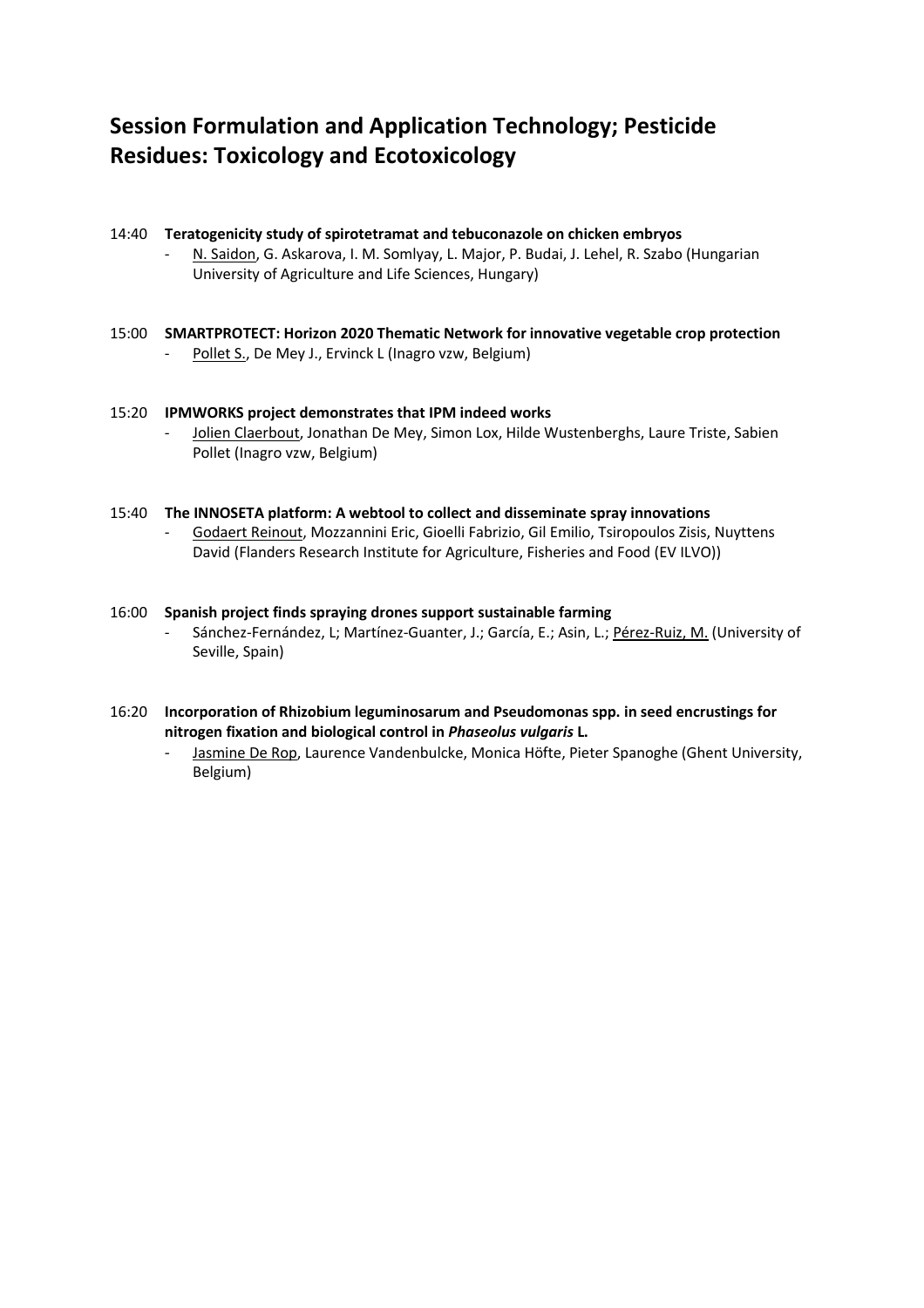## **Session Herbology**

#### 10:20 **Classification of hyperspectral spectrometer data of** *Phaseolus vulgaris* **L.,** *Spinacia oleracea* **L. and poisonous solanaceous weeds**

- Marlies Lauwers, David Nuyttens, Benny De Cauwer, Jan Pieters (Ghent University, Belgium)

#### 10:40 **Combined use of herbicides against root suckers and weeds in small fruit plantations**

Wim Verjans, Dany Bylemans, Serge Remy (Research Center for Fruit npo, Department of Pomology, Belgium)

## 11:00 **Impact of hood steaming on tuber viability of** *Cyperus esculentus*

- B. De Cauwer, D. Reheul & J. Feys (Ghent University, Belgium)

#### 11:20 **The use of essential oils as bioherbicide: Proof of concept through field trials**

- Bérénice Foncoux, Sofiene Ben Kaab, Simon Dal Maso and M. Haïssam Jijakli (University of Liège, Belgium)

## 11:40 **Genetic and morphological variation of Belgian** *Cyperus esculentus* **L. clones** Sander De Ryck, Dirk Reheul, Jan De Riek, Ellen De Keyser and Benny De Cauwer (Ghent University, Belgium)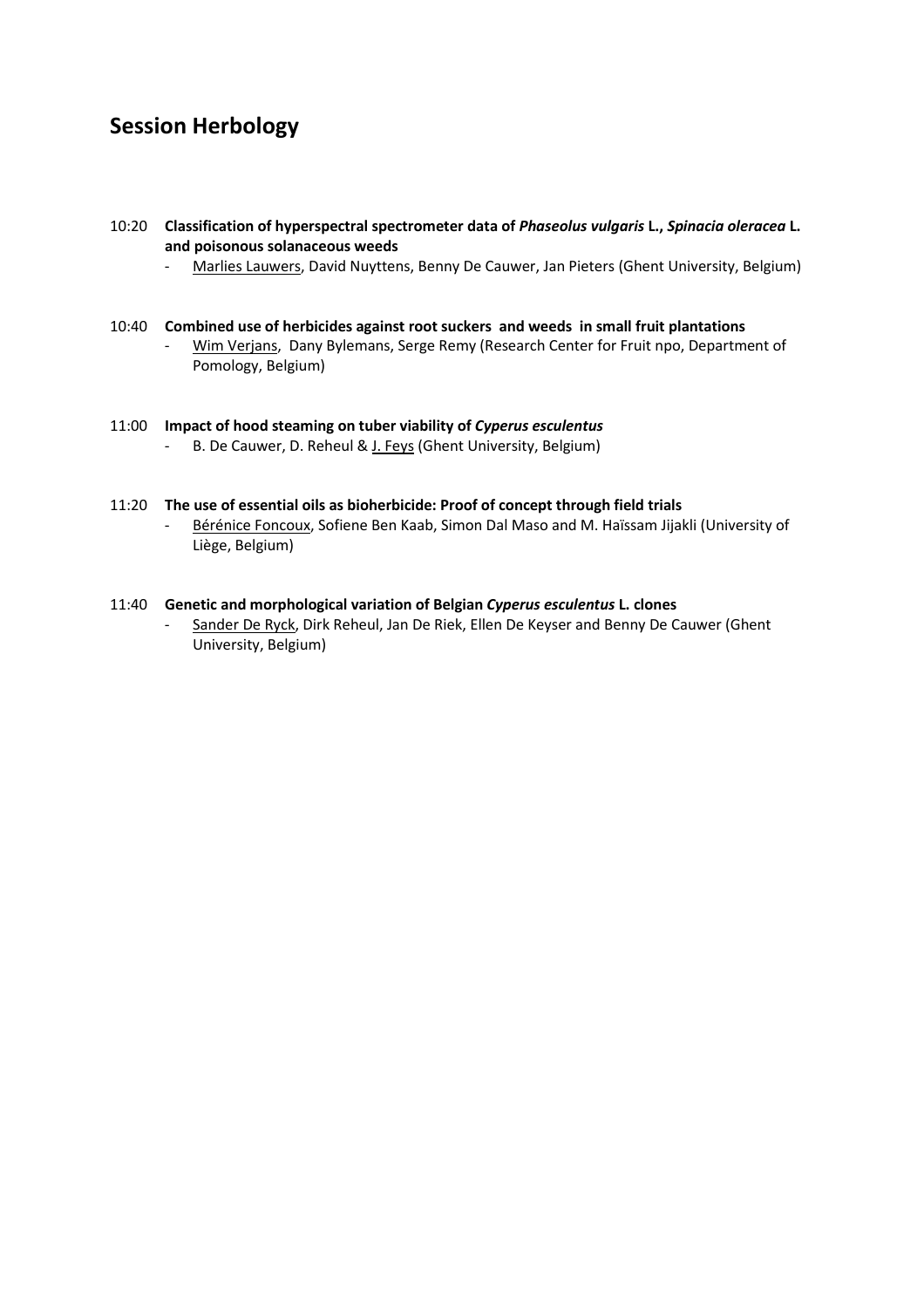# **Special session: RNAi, new developments and its place for plant protection in the Green Deal**

#### 10:20 **RNAi of FucT6 revealed its important role in the nymphal development of the rice pest insect**  *Nilaparvata lugens*

- Qun Yang, Kristof De Schutter, Pengyu Chen, Els J.M. Van Damme, Guy Smagghe (Ghent University, Belgium)
- 10:40 **Virus-induced gene silencing for insect pest control: concept, mechanism and case studies** Ericmar Avila dos Santos\*, Qi Xue\*, Moises João Zotti, Guy Smagghe, Clauvis Nji Tizi Taning (Ghent University, Belgium; Federal University of Pelotas, Brazil)
- 11:00 **RNA-based biocontrol products: Market status, regulatory aspects and risk assessment**  De Schutter K., Taning C.N.T., Van Daele L., Van Damme E.J.M., Dubruel P., Smagghe G. (Ghent University, Belgium)

#### 11:20 **Novel aspects of RNA-based plant protection**

- Ladera-Carmona M, Šečić E, Nasfi S, Liu S, Hossain M, Loew J, Zheng Y, Hossain, IM, Abdeldayem M, Kreutz R, Steinbrenner J, Imani I, Kogel KH (Justus Liebig University, Germany)
- 11:40 **Developing tools for tracing dsRNA and co-formulants in the insect body: challenges and opportunities** 
	- Mariya Tsaneva, Olivier Christiaens, Kaat Cappelle, Myriam Beghyn, Geert Plaetinck, Lenny Van Daele, Peter Dubruel, Guy Smagghe (Ghent University, Belgium; Syngenta Ghent Innovation Center)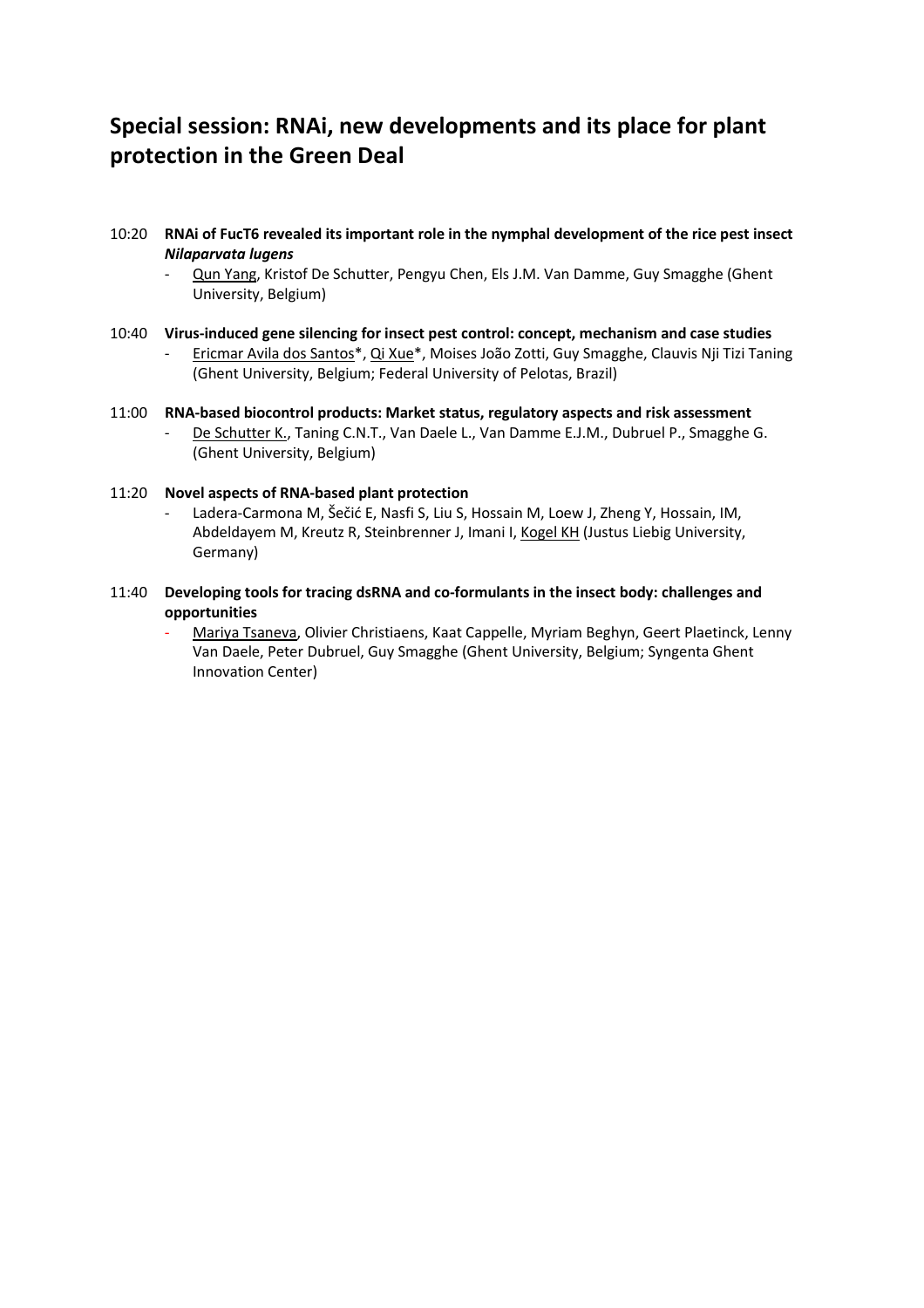# POSTER SESSION

## **Agricultural Entomology and Acarology**

## E01 **Leaf and fruit responses of ten apple cultivars to aphid (***Dysaphis plantaginea* **Passerini) infestation**

- Ammar Alhmedi, Tim Beliën, Dany Bylemans (Research Centre for Fruit Cultivation (pcfruit npo), Belgium)

### E02 **Molecular characterization of Apioninae populations on wild beans in Costa Rica**

- Alcides Sánchez-Monge, Eduardo Hernandez Jiménez, Rodolfo Araya Villalobos & Nestor Chaves Barrantes (University of Costa Rica, Costa Rica)

### E03 **Diversity of entomopatogenic fungus in hazelnut orchards of the west Georgia**

- Tea Abramishvili, Dali Gaganidze, Anna Dadegashvili, Medea Burjanadze (State Laboratory of Agriculture (SLA), Georgia)

#### E04 **Current status of insecticide resistance for** *Helicoverpa armigera* **in Greece**

- Marianna Stavrakaki, Konstantinos Simoglou, George Myronidis, Christoph. T. Zimmer, Emmanouil Roditakis (Hellenic Mediterranean University; Hellenic Mediterranean University Research Centre, Greece)

## E05 **A five-year monitoring survey on insecticide resistance for cotton whitefly** *Bemisia tabaci* **in Greece**

- Marianna Stavrakaki, Maria Mamalaki, Konstantina Alipranti, Eva Kasapaki, Efi Pantalou, Anastasia Tsagkarakou, John Vontas and Emmanouil Roditakis (Agricultural University of Athens; Hellenic Mediterranean University; Hellenic Agricultural Organization - ELGO DIMITRA, Greece)

#### E06 **Do parasitoid wasps deployed with entomopathogenic microorganisms perform better?**

- Janique Studer, Louis Sutter, Jana Collatz, Lindsey Norgrove (Bern University of Applied Sciences, School of Agricultural, Forest and Food Sciences; Agroscope, Switzerland)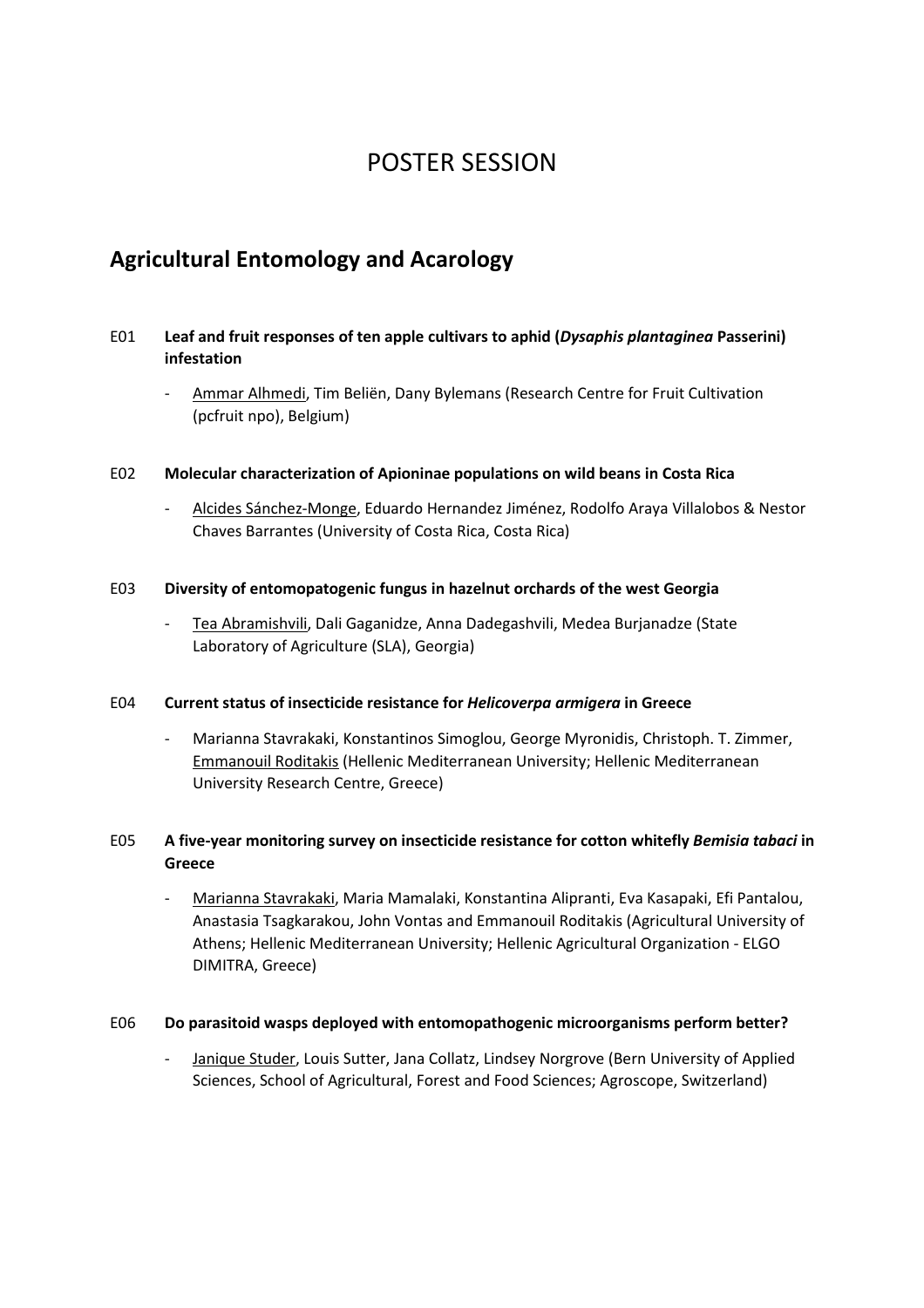### E07 **CRISPR/Cas9 in Lepidopteran insects: progress, application and prospects**

- Jiang-Jie Li, Yan Shi, Ji-Nan Wu, Hao Li, Guy Smagghe, Tong-Xian Liu (Qingdao Agricultural University, China; Ghent University, Belgium)

### E08 **Signatures of agricultural stress in the genomes of two European bumblebees**

K Maebe AF Hart, J Verbeeck, D Ariza, D Cejas, G Ghisbain, H Honchar, VG Radchenko, J Straka, T Ljubomirov, T Lecocq, J Dániel Ferreira, S Flaminio, L Bortolotti, R Karise, I Meeus, N Vereecken, P Vandamme, D Michez, G Smagghe (Ghent University, Belgium)

## E09 **Establishing insecticide resistance level in grape berry moth** *Lobesia botrana* **populations from Greece**

- Emmanouil Roditakis, Kyriaki Mylona, Emmanouil Skalidakis, Katerina Kremi, Aris Ilias, John Vontas (Hellenic Mediterranean University, Greece)

### E10 **VIRTAB: Assessing the risk of whitefly-transmitted viruses for Belgian crops**

- Wannes Dermauw, Annelies Haegeman, Ellen Everaert, Johan Witters, Jochem Bonte, Saskia Buysens, Kris De Jonghe (Flanders Research Institute for Agriculture, Fisheries and Food (ILVO), Belgium)

#### E11 **Comparative life cycle of two populations of onion thrips on leek, onion and Brussels sprout**

Ebrahimi, N., Witters, J., Goedefroit, T., Verbruggen, L., De Vis, R., Lippens, L., Formesyn, E., Temmerman, F., Liévrard, S., De Smet, M. and Bonte, J. (Flanders Research Institute for Agriculture, Fisheries and Food (ILVO), Belgium)

### E12 **Revisiting the methodologies for evaluating the efficacy of insecticides for tomato borer** *Tuta absoluta***: the case of slow acting molecules**

- Roditakis Emmanouil, Kyriaki Mylona, Dimitris Piperidis, George Afantenos (Hellenic Mediterranean University, Greece)

# **Phytopathology**

- P01 **Evaluation of different variety and fungicide programme combinations for the control of light leaf spot,** *Pyrenopeziza brassicae***, on winter oilseed rape** 
	- Philip Walker, Faye Ritchie, Julie Goult, Olivia Potter (ADAS Ltd, UK)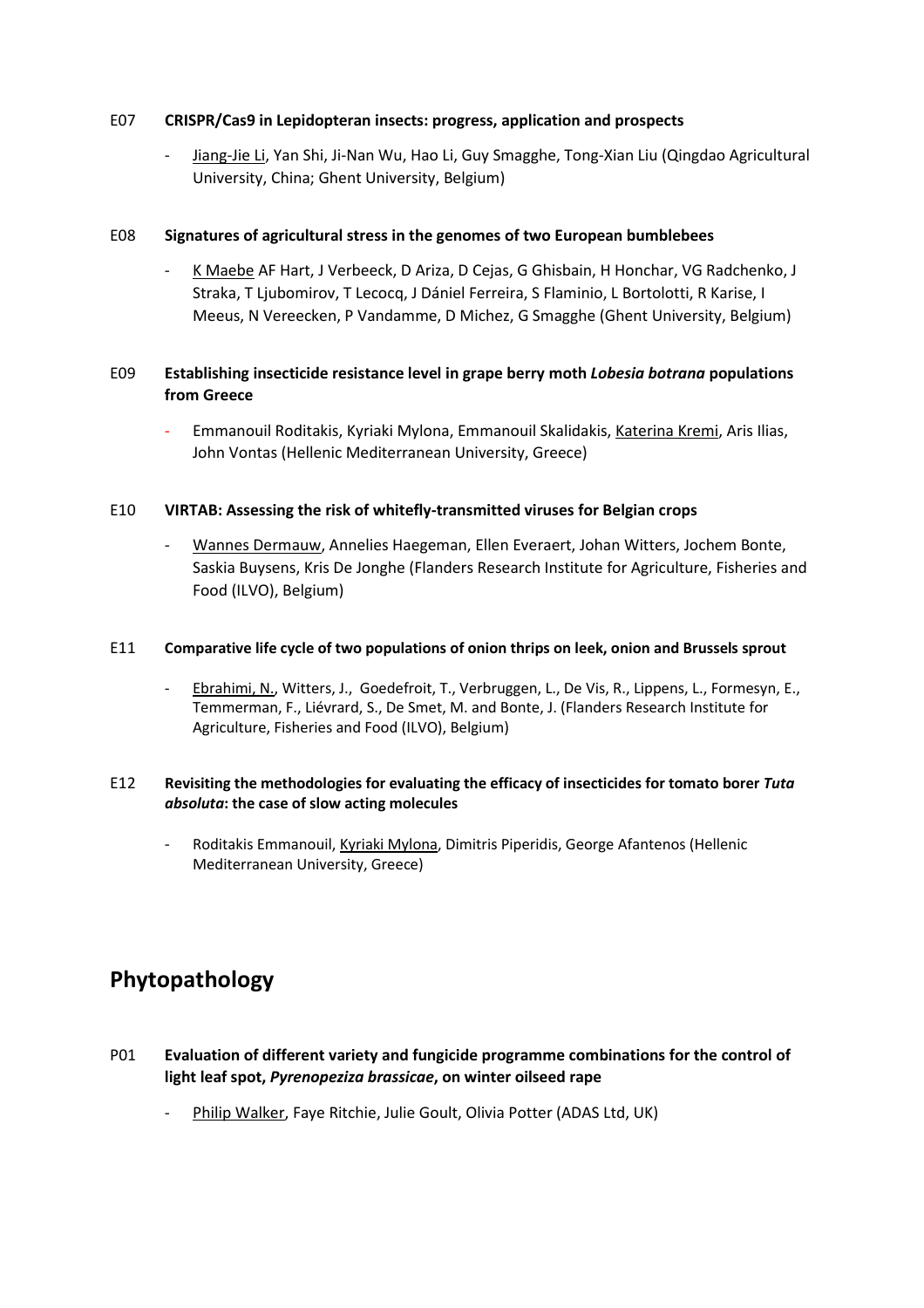## P02 **Biocontrol of tomato early blight and northern corn leaf blight by** *Bacillus nakamurai* **BDI-IS1**

- Nihorimbere G., Lienard C., Nimbeshaho F., Nibasumba A., Declerck S.., Nihorimbere V., Ongena M., Legrève A. (Université catholique de Louvain, Belgium)

### P03 **Study of the genetic composition of** *Plasmopara viticola* **in South Tyrol**

- Selena Tomada, Alice Moffa, Sanja Baric (Free University of Bozen-Bolzano, Italy)

## P04 **Control of Ganoderma Basal Stem Rot Infection of Oil Palm Seedlings Via Chitosan Application at Different Concentrations and Delivery Methods**

- Menaka Ganeson & Christina Vimala Supramaniam (Universiti Teknologi PETRONAS, Malaysia)
- P05 **Antifungal activity of plant extracts against common phytopathogenic fungi** 
	- Jeroen Geuens J.G.; Annelore Wens A.W (Karel de Grote Applied University of Arts and Sciences, Belgium)

## P06 **Antifungal activity of geranium, ginger, thyme and turmeric essential oils against** *Venturia inaequalis* **compared to Mevalone®, a commercial biocontrol product.**

Jacquin J., Dupuy M., Deweer C., Muchembled J. (JUNIA, France)

#### P07 **Controlling Sweet Basil Downy Mildew with Biostimulants Containing Microelement**

- Nadav Nitzan (Valley of Springs Research & Extension Center, Israel)

## P08 **The effectiveness of** *Aureobasidium pullulans* **in reducing trichothecene concentrations in durum wheat grain**

- Weronika Giedrojć, Emilia Jurkiewicz, Angga Nofa Prasetyo, Jędrzej Mastalerz, Karolina Dorożko, Kinga Szablewska-Stuper, Wioletta Pluskota, Urszula Wachowska (University of Warmia and Mazury in Olsztyn, Poland)

#### P09 **New vegetable pathogens in Mauritius:** *Botrytis cinerea* **and** *Macrophomina phaseolina*

- Nooreen Mamode Ally, Sandhya Takooree, Hudaa Neetoo, Mala Ranghoo-Sanmukhiya, Mira Vojvodić, Aleksandra Bulajić (University of Belgrade, Serbia)

#### P10 **First study of the varietal response to plant defense induction by COS-OGA in flax**

- Géraldine van Aubel, Claire Leclef, Pierre Van Cutsem (FytoFend, Belgium)